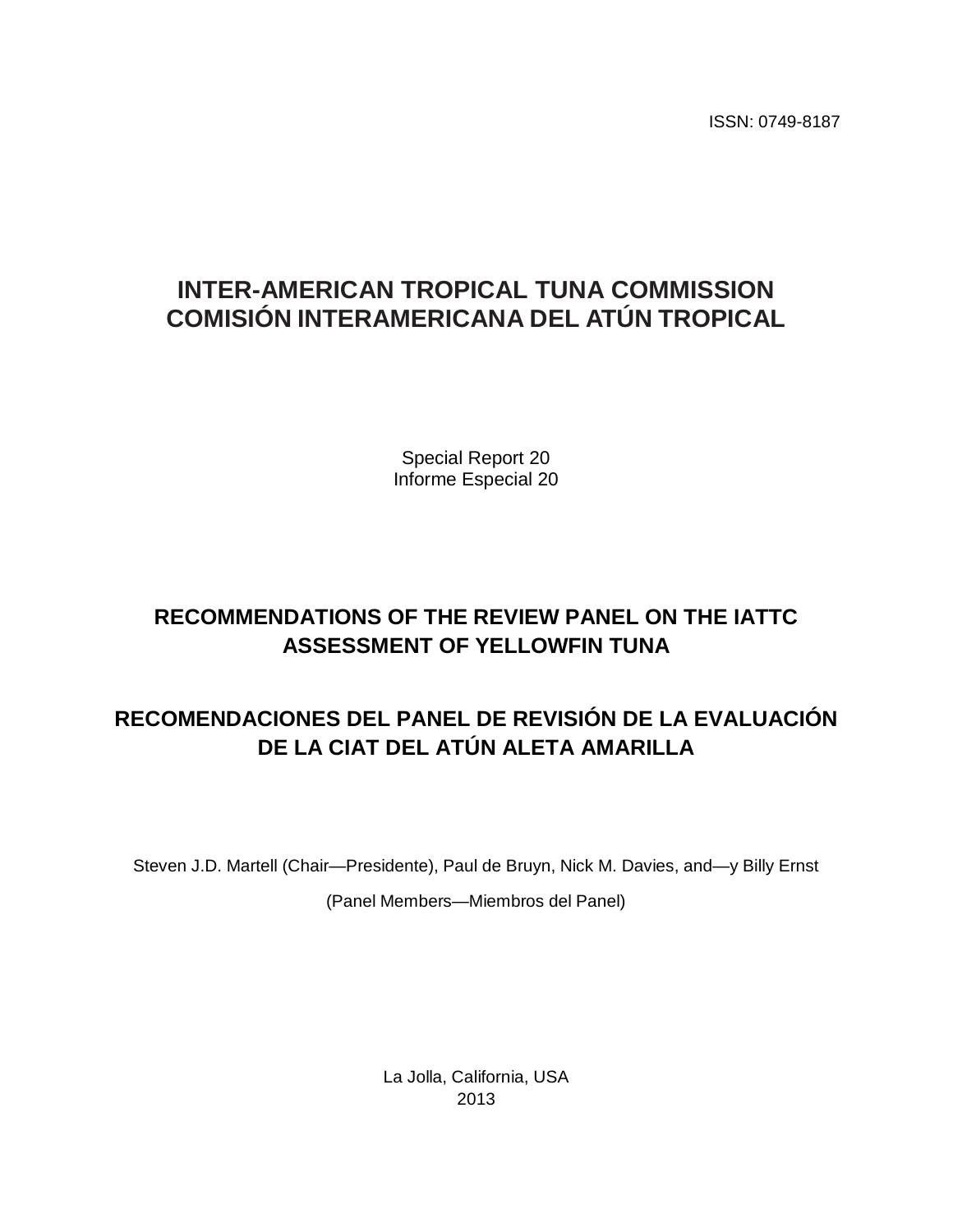The Antigua Convention, which was negotiated to strengthen and replace the 1949 Convention establishing the Inter-American Tropical Tuna Commission (IATTC), entered into force on 27 August 2010. The IATTC is responsible for the conservation and management of the "stocks of tunas and tuna-like species and other species of fish taken by vessels fishing for tunas and tuna-like species" in the eastern Pacific Ocean, and also for the conservation of "species belonging to the same ecosystem and that are affected by fishing for, or dependent on or associated with, the fish stocks covered by [the] Convention."

 The members of the Commission and the Commissioners are listed in the inside back cover of this report.

 The IATTC staff's research responsibilities are met with four programs, the Data Collection and Data Base Program, the Biology and Ecosystem Program, the Stock Assessment Program, and the Bycatch Program and International Dolphin Conservation Program.

 An important part of the work of the IATTC is the publication and wide distribution of its research results. These results are published in its Bulletin, Special Report, Data Report series, and papers in outside scientific journals and chapters in books, all of which are issued on an irregular basis, and its Stock Assessment Reports and Fishery Status Reports, which are published annually.

 The Commission also publishes Annual Reports and Quarterly Reports, which include policy actions of the Commission, information on the fishery, and reviews of the year's or quarter's work carried out by the staff. The Annual Reports also contain financial statements and a roster of the IATTC staff.

 Additional information on the IATTC's publications can be found in its web site.

 La Convención de Antigua, negociada para fortalecer y reemplazar la Convención de 1949 que estableció la Comisión Interamericana del Atún Tropical (CIAT), entró en vigor el 27 de agosto de 2010. La CIAT es responsable de la conservación y ordenación de las "poblaciones de atunes y especies afines y otras especies de peces capturadas por embarcaciones que pescan atunes y especies afines" en el Océano Pacífico oriental, así como de la conservación de "especies que pertenecen al mismo ecosistema y que son afectadas por la pesca de especies de peces abarcadas por la … Convención."

 En la contraportada del presente informe se alistan los miembros de la Comisión y los Comisionados.

 Las responsabilidades de investigación del personal de la CIAT son realizadas mediante cuatro programas: el programa de recolección de datos y bases de datos, el programa de biología y ecosistemas, el programa de evaluación de poblaciones, y el programa de captura incidental y el Acuerdo sobre el Programa Internacional para la Conservación de los Delfines.

 Una parte importante del trabajo de la CIAT es la publicación y amplia distribución de los resultados de sus investigaciones. Se publican los mismos en sus series de Boletines, Informes Especiales, Informes de Datos, y publicaciones en revistas científicas externas y capítulos en libros, todos de los cuales son publicados de forma irregular, y sus Informes de la Condición de las Poblaciones e Informes de la Situación de las Pesquerías, publicados anualmente.

 La Comisión publica también informes anuales y trimestrales, los que incluyen acciones de política de la Comisión, información sobre la pesquería, y resúmenes de trabajo realizado por el personal en el año o trimestre correspondiente. Los informes anuales contienen también un estado financiero y una lista del personal de la CIAT.

 Se presenta información adicional sobre las publicaciones de la CIAT en su sitio web.

DIRECTOR Guillermo A. Compeán HEADQUARTERS AND MAIN LABORATORY—OFICINA Y LABORATORIO PRINCIPAL 8901 La Jolla Shores Drive La Jolla, California 92037, USA [www.iattc.org](http://www.iattc.org/)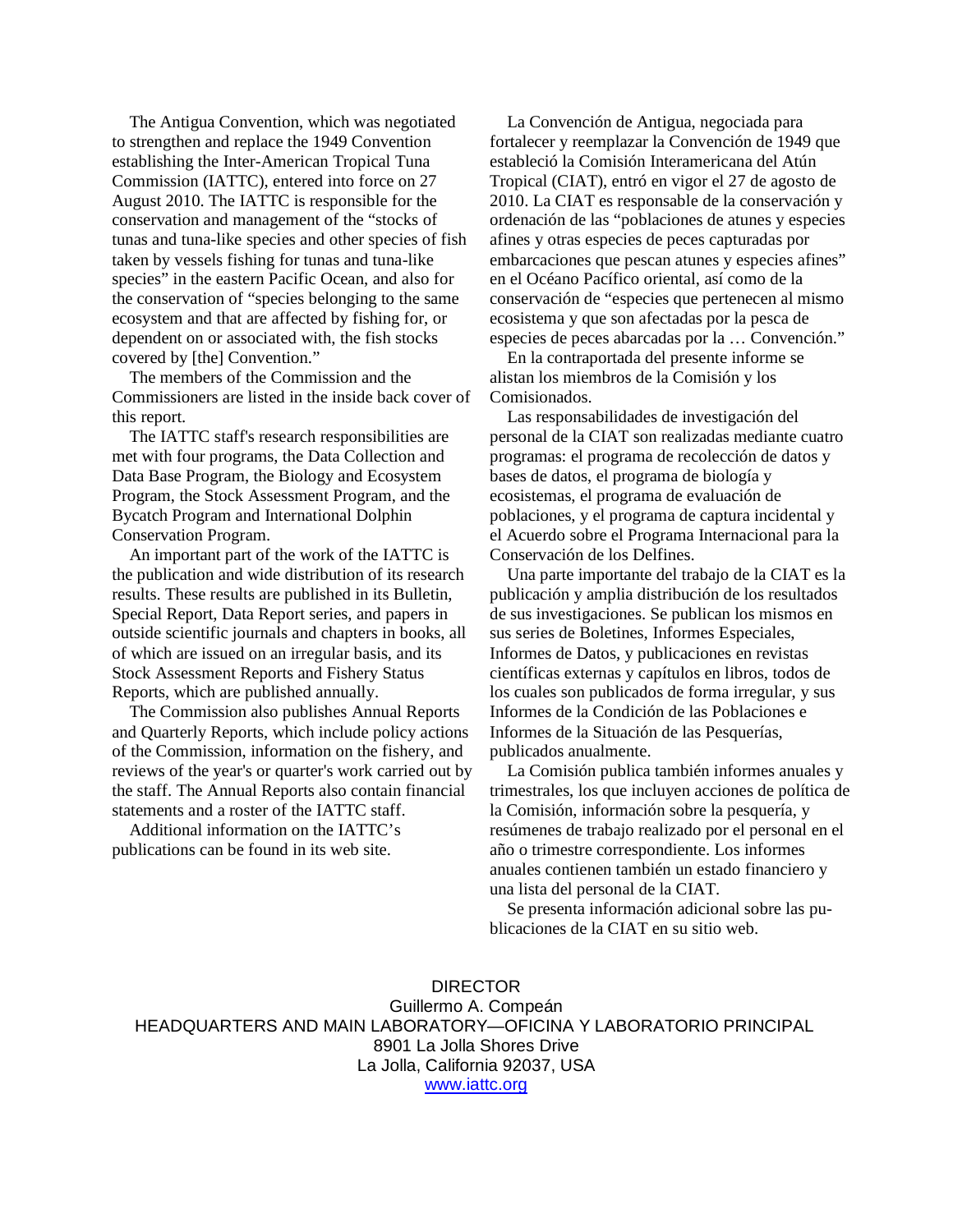## **INTER-AMERICAN TROPICAL TUNA COMMISSION COMISIÓN INTERAMERICANA DEL ATÚN TROPICAL**

Special Report 20 Informe Especial 20

## **RECOMMENDATIONS OF THE REVIEW PANEL ON THE IATTC ASSESSMENT OF YELLOWFIN TUNA**

## **RECOMENDACIONES DEL PANEL DE REVISIÓN DE LA EVALUACIÓN DE LA CIAT DEL ATÚN ALETA AMARILLA**

Steven J.D. Martell (Chair—Presidente), Paul de Bruyn, Nick M. Davies, and—y Billy Ernst

(Panel Members—Miembros del Panel)

La Jolla, California, USA 2013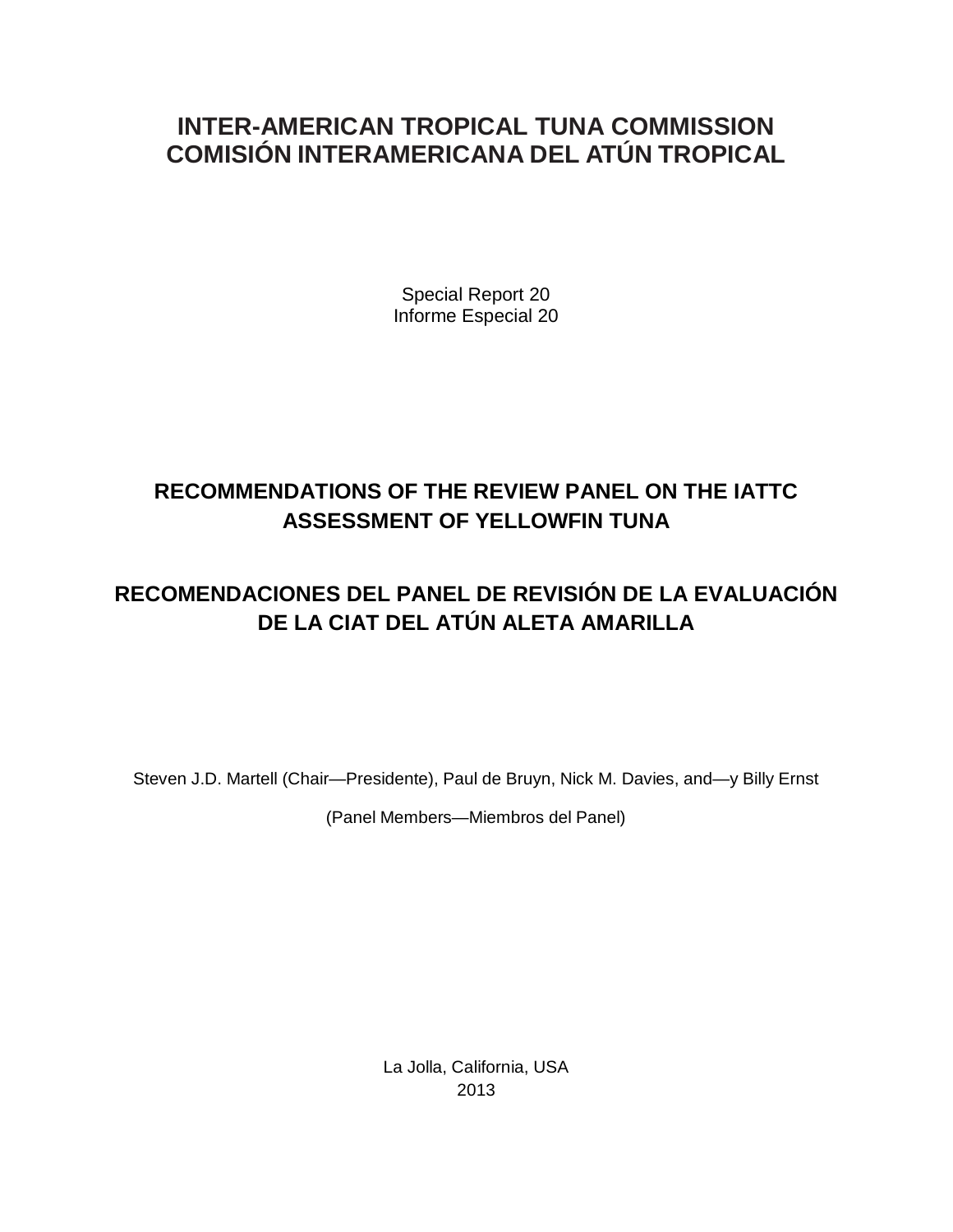### **CONTENTS**

## **INDICE**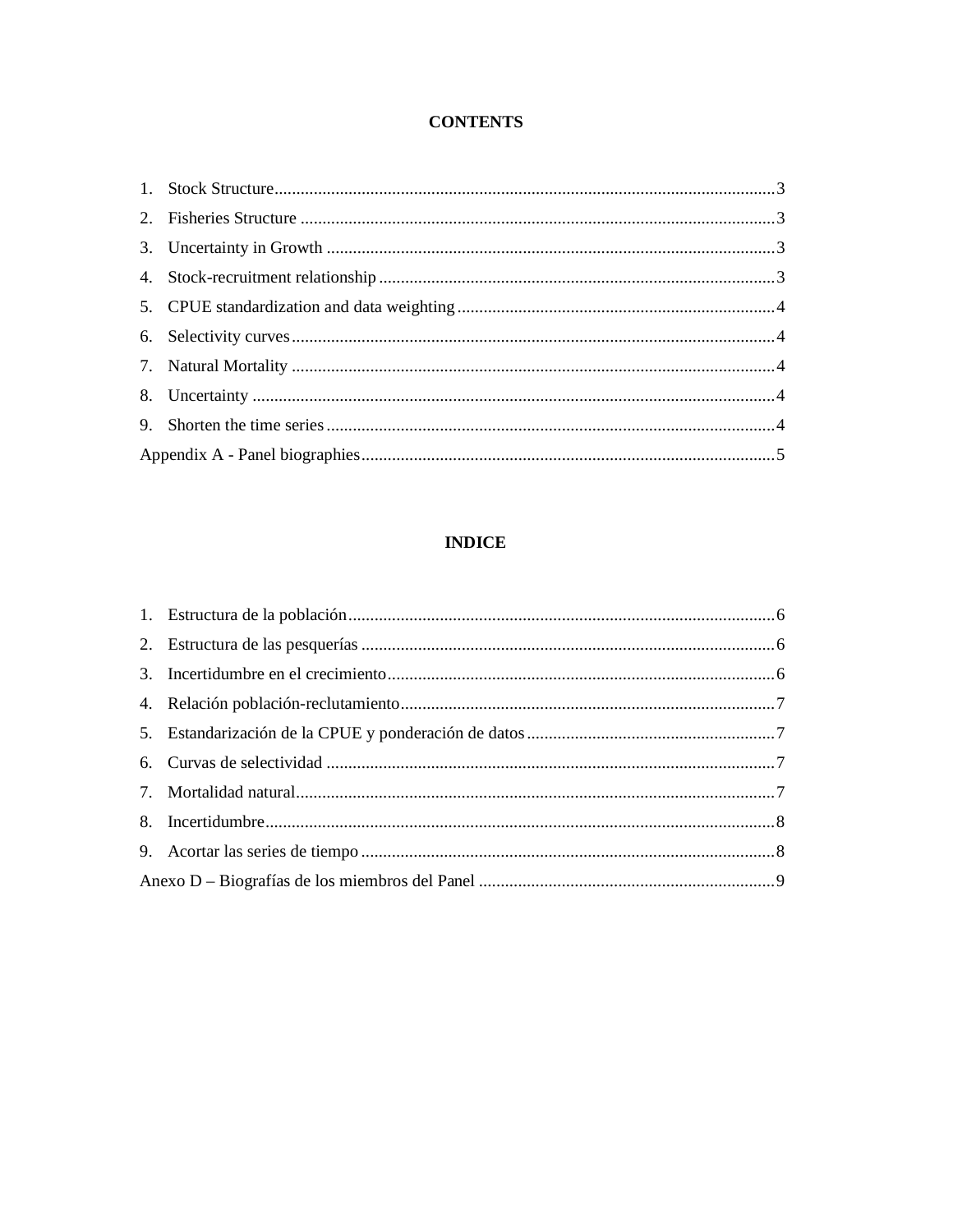## <span id="page-4-0"></span>**RECOMMENDATIONS OF THE REVIEW PANEL ON THE IATTC ASSESSMENT OF YELLOWFIN TUNA**

Based on discussions, presentations and alternative model runs conducted during the review, the following recommendations are suggested for the upcoming 2013 yellowfin tuna assessment. It is assumed that the next assessment for yellowfin tuna will be conducted using the Stock Synthesis platform.

### **1. Stock Structure:**

- a) Break this assessment into Northern and Southern regions (using 5°N as a dividing line). This can be done using either two regions in Stock Synthesis (if you are able to have independent recruitment deviates and movement coefficients), or develop two independent Stock Synthesis models.
- b) It will be necessary to develop a CPUE standardization protocol for the Northern dolphin fishery as this index will be the basis with which to fit the northern model.
- c) Partition the Inshore dolphin fishery (DEL-I; fishery 8) at 5°N. This fishery, as it is currently defined, spans the Northern and Southern regions.
- d) For the time being, assume that growth in the Southern and Northern regions is the same (see recommendation 3d below).

### **2. Fisheries Structure:**

a) Where possible with regard to a two-area model, use the recommendations based on Cleridy Lennert-Cody's (Document [YFT-01-02\)](http://www.iattc.org/Meetings/Meetings2012/Oct/PDFs/YFT-Meeting/YFT-01-02-Large-scale-patterns-yellowfin-dolphin-sets.pdf) analysis of the fishery data to partition the datasets by area.

### **3. Uncertainty in Growth:**

- a) Short-term: Use results from the integrated growth (LEP, Laslett,  $2002<sup>1</sup>$  $2002<sup>1</sup>$  $2002<sup>1</sup>$ ) model to parameterize the standard deviation in length-at-age as a function of length inside the SS model.
- b) Short-term: Use parameters from the integrated growth (LEP) model if the fits to the size composition data are improved over the base-case model (which uses parameter estimates from a previous assessment conducted using A-SCALA).
- c) Long-term: Incorporate the new integrated growth model (LEP, using the penalized likelihood option) into Stock Synthesis; explore the use of a multinomial distribution based on the age structure in the predicted population for estimating the ages in mark-recapture data. Note that this will require adding the year dimension to the otolith data collected in the Wild (1986) study.
- d) Long-term: collect growth information (growth increment from tagging and otolith data) from the South and use area-specific growth models in the multi-area assessment.
- e) Short-term: Fix the mean length-at-age growth curve based on the integrated model and internally estimate the standard deviation in length-at-age (or coefficient of variation as a linear function of length in the model) while assuming a reasonable prior.

### **4. Stock-recruitment relationship:**

- a) Continue to provide steepness options  $(h=1, h=0.75)$  and provide likelihood profiles over steepness.
- b) Explore the use of an informative prior for steepness if convergence problems continue using Stock Synthesis.

<span id="page-4-1"></span>Laslett, G., Eveson, J., and Polacheck, T. (2002). A flexible maximum likelihood approach for fitting growth curves to tag recapture data. Canadian Journal of Fisheries and Aquatic Sciences, 59(6):976–986.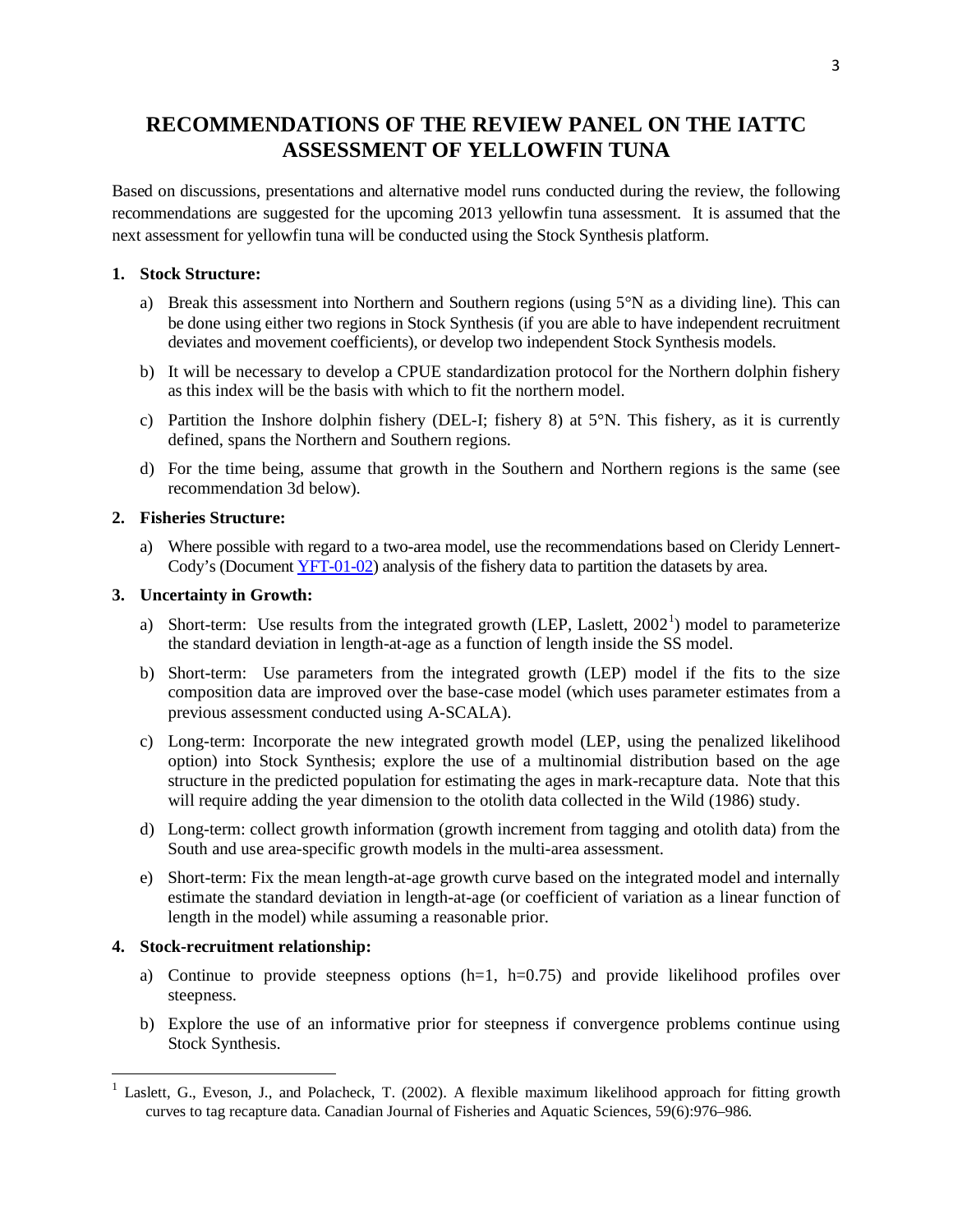<span id="page-5-0"></span>c) Provide summary plots of the ln(R/S) versus spawners (connect lines, or use heat colors for points), and a time series of ln(R/S) as a visual diagnostic tool for evidence of changes in productivity (juvenile survival rates and carrying capacity).

### **5. CPUE standardization and data weighting:**

- a) Obtain operational parameters for the Japanese longline fleet and use these for standardization of their CPUE series.
- b) Develop a CPUE standardization protocol for the Northern dolphin fishery. Examine literature on standardizing purse-seine fishery data and consider technological factors affecting catchability.
- c) In both the assessment document and the presentation of model results, present residual plots of the relative abundance indices being fitted to better show the serial autocorrelation and fits to the data (log(observed CPUE)-log(predicted CPUE).
- d) As with 5c, present a table of assumed/estimated CVs, along with root mean square error for both relative abundance indices and the recruitment deviates (*i.e*., expand Table 4.3).
- e) Report parameter correlations for key quantities that define population scaling and productivity.
- f) Report parameter estimates, standard deviations, and bounds in a single table such that reviewers can be sure parameters are not sitting on or near bounds.

#### **6. Selectivity curves:**

- a) Explore the use of age-specific coefficients (constant, or random walk over time) for the floatingobject fisheries.
- b) Plot a time series of fishery-specific observed median lengths; best if this is overlaid onto of bubble plots of the raw size composition data.
- c) Continue to explore the use of time-varying selectivity and aggregating the data from the floatingobject fisheries into a single fishery for each of the Northern and Southern regions (*i.e.,* continue the work presented in YFT-01-06).

### **7. Natural mortality:**

- a) Estimate male and female natural mortality rates based on sex-specific age-composition data (outside the model).
- b) Examine sex ratio data from other fleets (it appears the original *M* work was done on very little information).
- c) If growth is estimated internally, then a re-examination of length-based natural mortality and maturity is necessary within the model; *i.e*. to take account of the new estimates of mean lengthat-age.

### **8. Uncertainty:**

- a) Explore structural uncertainty on a grid of all the equally plausible options for the assumptions made.
- b) Present information to managers in a decision table framework that attempts to integrate over the structural uncertainty.

#### **9. Shorten the time series:**

a) Starting the model in the year 2000 should be considered if natural mortality and growth are assumed fixed in the model and allowing for time-varying selectivity. The advantages are large reductions in computational time, and very likely, similar policy advice. It may also be possible to do Markov chain Monte Carlo analysis.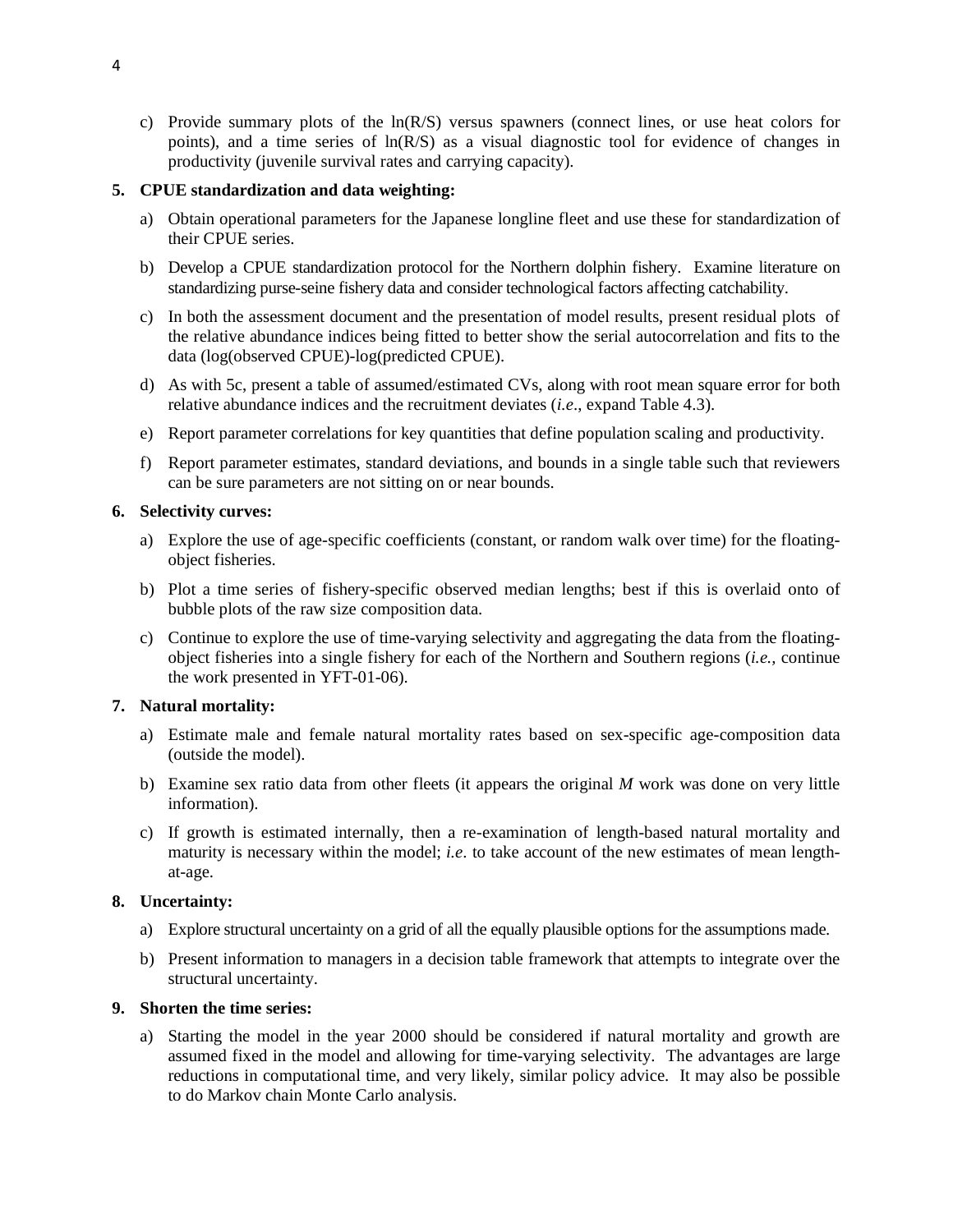<span id="page-6-0"></span>b) It may be necessary to re-introduce the historical time-series data for stock status calculations (Kobe plots) to ensure the mean recruitment value reflects all of the productivity regimes.

### **APPENDIX A - PANEL BIOGRAPHIES**

**Steven Martell** is currently a Quantitative Scientist with the International Pacific Halibut Commission in Seattle, Washington, where he leads research and development of the harvest policy for Pacific halibut. He received his PhD in Fisheries Science from the University of British Columbia in 2002. He is also a member of the Scientific and Statistical Committee for the North Pacific Fisheries Management Council, and is an Adjunct Professor at the University of British Columbia. In 2012, Dr Martell was awarded a Canadian Research Council Chair in Quantitative Fisheries Science by the Government of Canada. His research interests include nonlinear parameter estimation, integrated statistical catch-at-age models, management strategy evaluation, and numerical computing methods.

**Paul de Bruyn** is currently the bycatch co-ordinator at the International Commission for the Conservation of Atlantic Tuna (ICCAT). He received his PhD at the University of KwaZulu-Natal in Durban, South Africa, in 2007. He has been involved in the assessment of data-poor stocks in the Indian Ocean, including the development of management strategy evaluations and harvest control rules for those stocks. More recently he has conducted stock assessments for both tropical and temperate tunas in the Indian and Atlantic Oceans. He is the current chair of the ICCAT working group on stock assessment methods, and helped initiate and co-ordinate the joint Tuna RFMO working group on management strategy evaluation. His research interests include assessment methods for data-poor stocks, as well as bycatch management and mitigation.

**Nick Davies** at the time of the review was a Senior Fisheries Scientist with the Oceanic Fisheries Programme of the Secretariat of the Pacific Community (SPC), and is currently a fisheries consultant to SPC's Stock Assessment and Modelling Section. He received his MSc in Quantitative Resource Ecology from the University of Cape Town in 1992. He has been involved in undertaking and reviewing tuna and billfish stock assessments for the Western and Central Pacific Fisheries Commission, and was the lead scientist for the bigeye tuna assessment in 2011 and billfish assessments in 2012 and 2013. His research interests include stock assessment methods, the development of age- and length-structured population models, and simulation approaches to evaluating population models, and he is one of the key developers in the MULTIFAN-CL software project team.

**Billy Ernst** is currently an Associate Professor at the Department of Oceanography of the University of Concepción (Chile). He received his PhD in Fisheries from the School of Aquatic and Fishery Science at the University of Washington in 2002. He has been involved in several stock assessments, including pelagic stocks of the coast of Chile. His research interests include abundance estimation, population dynamics of harvested stocks, fishery management, management strategy evaluation, and quantitative analysis applied to fisheries and ecological problems.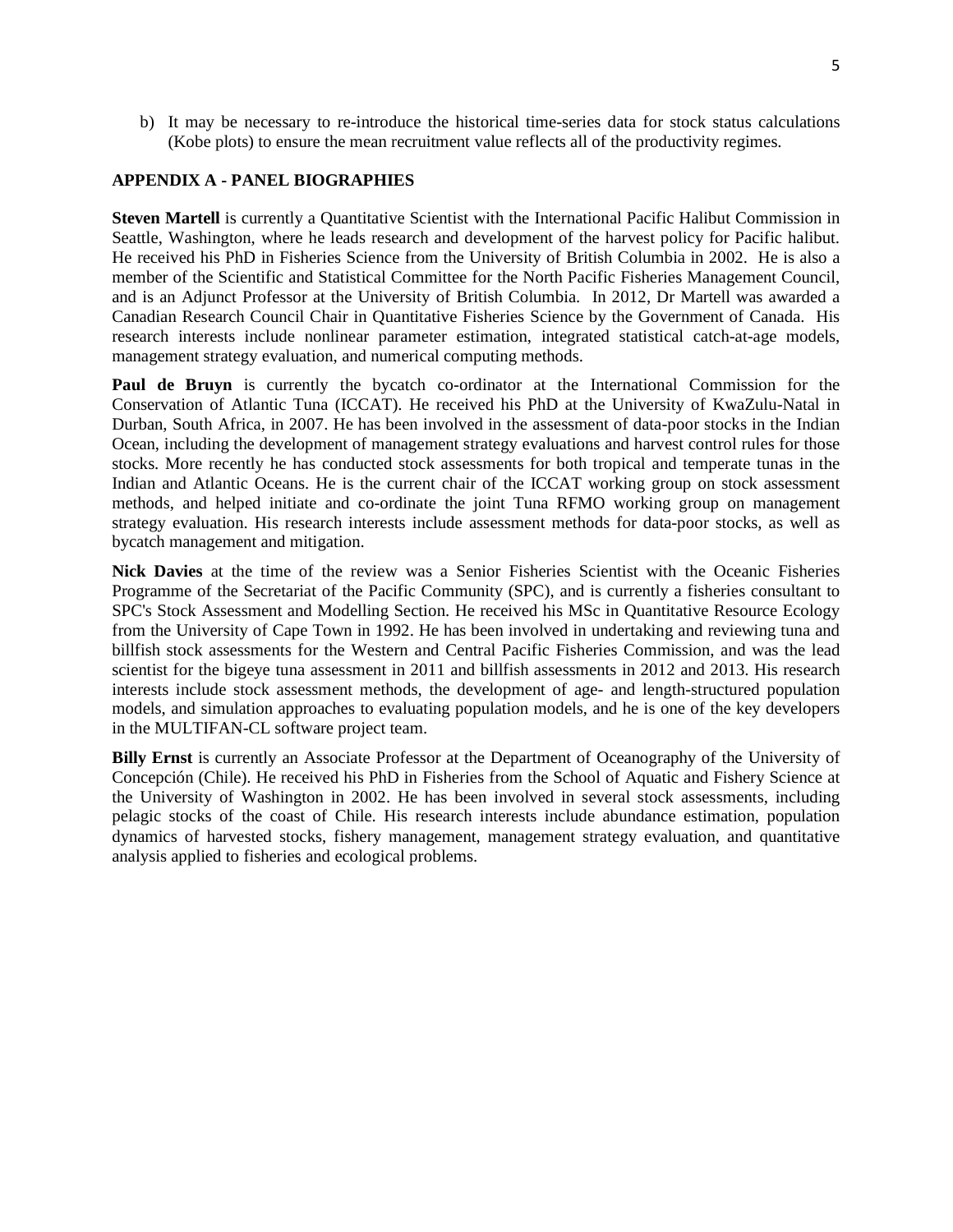## <span id="page-7-0"></span>**RECOMENDACIONES DEL PANEL DE REVISIÓN DE LA EVALUACIÓN DE LA CIAT DEL ATÚN ALETA AMARILLA**

Con base en las discusiones, presentaciones, y ejecuciones alternativas del modelo realizadas durante la revisión, se sugieren las recomendaciones siguientes para la evaluación del atún aleta amarilla en 2013. Se supone que la próxima evaluación del atún aleta amarilla será realizada usando la plataforma *Stock Synthesis*.

### **1. Estructura de la población**:

- a) Dividir esta evaluación en áreas norte y sur (usando 5°N como línea de separación). Se puede hacer esto mediante el uso de dos regiones en el modelo *Stock Synthesis* (si es que es posible tener desviaciones de reclutamiento y coeficientes de desplazamiento independientes), o desarrollar dos modelos *Stock Synthesis* independientes.
- b) Será necesario desarrollar un protocolo de estandarización de CPUE para la pesquería sobre delfines del norte ya que éste índice formará la base para el ajuste del modelo norte.
- c) Dividir la pesquería sobre delfines costera (DEL-I; pesquería 8) en 5°N; tal como está definida actualmente abarca las regiones norte y sur.
- d) Por ahora, suponer que el crecimiento en las regiones norte y sur es igual (ver recomendación 3d).

#### **2. Estructura de las pesquerías**:

a) En caso posible con respecto al modelo de dos áreas, usar las recomendaciones basadas en el análisis de Cleridy Lennert-Cody (Documento [YFT-01-02\)](http://www.iattc.org/Meetings/Meetings2012/Oct/PDFs/YFT-Meeting/YFT-01-02-Large-scale-patterns-yellowfin-dolphin-sets.pdf) de los datos de pesca para dividir los conjuntos de datos por área.

#### **3. Incertidumbre en el crecimiento**:

- a) A corto plazo: usar los resultados del modelo de crecimiento integrado (LEP, Laslett, [2](#page-7-1)002<sup>1</sup>) para parametrizar la desviación estándar en la talla por edad como función de talla dentro del modelo *Stock Synthesis*.
- b) A corto plazo: usar los parámetros del modelo de crecimiento integrado (LEP) si el ajuste a los datos de composición por talla es mejor que con el modelo de caso base (que usa parámetros estimados de una evaluación previa realizada usando ASCALA).
- c) A largo plazo: incorporar el nuevo modelo de crecimiento integrado (LEP, usando la opción de verosimilitud penalizada) en *Stock Synthesis*; explorar el uso de una distribución multinomial basada en la estructura de edades en la población predicha para estimar la edad en los datos de marcado y recaptura. Nótese que esto exigirá que se añada la dimensión de año a los datos de otolitos recolectados en el estudio de Wild (1986).
- d) A largo plazo: reunir información de crecimiento (incrementos de crecimiento basados en datos de marcado y de otolitos) de la región sur y usar modelos de crecimiento por área en la evaluación multi-área .
- e) A corto plazo: fijar la curva de crecimiento de talla media por edad con base en el modelo integrado y estimar internamente la desviación estándar de la talla por edad (o coeficiente de variación como función lineal de talla en el modelo) suponiendo una distribución *a priori* razonable.

<span id="page-7-1"></span><sup>&</sup>lt;sup>1</sup> Laslett, G., Eveson, J., and Polacheck, T. (2002). A flexible maximum likelihood approach for fitting growth curves to tag recapture data. Canadian Journal of Fisheries and Aquatic Sciences, 59(6):976– 986.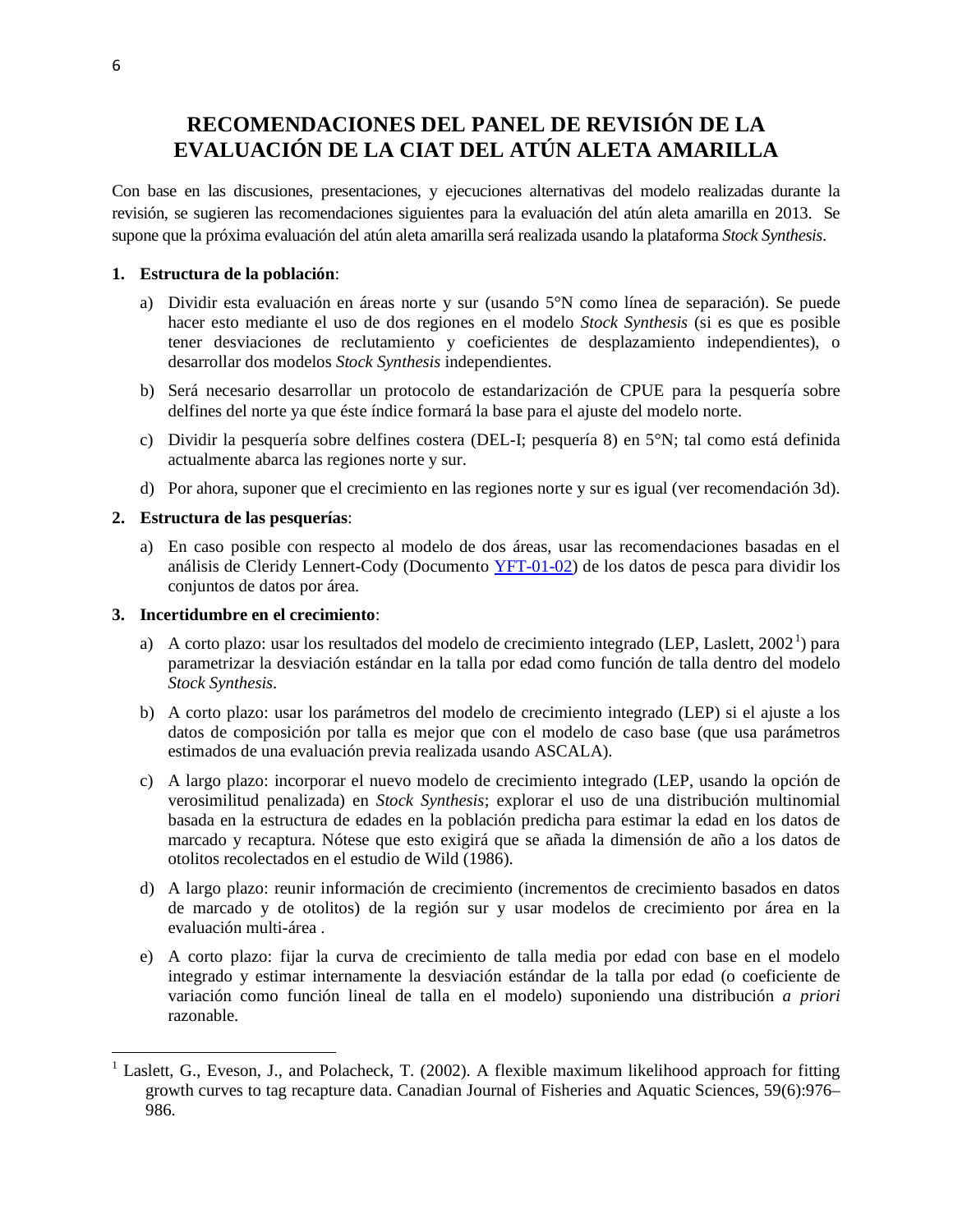#### <span id="page-8-0"></span>**4. Relación población-reclutamiento**:

- a) Seguir proporcionando opciones de inclinación  $(h=1, h=0.75)$  y proporcionar perfiles de verosimilitud para la inclinación.
- b) Explorar el uso de una distribución *a priori* informativa de la inclinación si continúan los problemas de convergencia con *Stock Synthesis*.
- c) Proporcionar gráficas sumarias de ln(R/S) como función de los reproductores (conectar líneas, o usar colores de calor para puntos), y una serie de tiempo de ln(R/S) como herramienta diagnóstica visual para descubrir cambios en la productividad (tasas de supervivencia de juveniles y capacidad de carga).

#### **5. Estandarización de la CPUE y ponderación de datos**:

- a) Obtener parámetros operacionales para la flota palangrera japonesa y usarlos para la estandarización de su serie de CPUE.
- b) Desarrollar un protocolo de estandarización de CPUE para estandarizar en la pesquería sobre delfines del norte. Analizar la literatura sobre la estandarización de los datos de la pesquería de cerco y considerar factores tecnológicos que afectan la capturabilidad.
- c) En el documento de evaluación y la presentación de los resultados del modelo, presentar gráficas de los residuales de los índices de abundancia relativa que se ajustan para ilustrar mejor la autocorrelación serial y los ajustes a los datos (log(CPUE observada)-log(CPUE predicha).
- d) Al igual que con 5c, presentar una tabla de los CV supuestos/estimados, junto con la raíz cuadrada del promedio de los errores cuadrados para los índices de abundancia y las desviaciones del reclutamiento (o sea, extender la Tabla 4.3).
- e) Informar sobre correlaciones de parámetros correspondientes a cantidades clave que definen la medición a escala y productividad de las poblaciones.
- f) Informar sobre estimaciones de parámetros, desviaciones estándar, y límites en una sola tabla de tal forma que quien lo revise pueda estar seguro que los parámetros del instante en, o cerca de, un límite.

#### **6. Curvas de selectividad**:

- a) Explorar el uso de coeficientes por edad (constantes, con un paseo aleatorio a lo largo del tiempo) para las pesquerías sobre objetos flotantes.
- b) Graficar una serie de tiempo de tallas medianas observadas por pesquería; sería óptimo superponer esto en gráficas de burbujas de los datos de composición por talla no procesados.
- c) Seguir explorando el uso de selectividad que varía con el tiempo y juntar los datos de las pesquerías sobre objetos flotantes en una sola pesquería para cada una de las regiones norte y sur (o sea, continuar el trabajo presentado en YFT-01-06).

### **7. Mortalidad natural**:

- a) Estimar las tasas de mortalidad natural de machos y hembras con base en datos de composición por edad por sexo (fuera del modelo).
- b) Analizar los datos de proporciones por sexo de otras flotas (parece que el trabajo original sobre M fue hecho con muy poca información).
- c) Si se estima el crecimiento internamente, entonces es necesaria dentre del modelo una reanálisis de la mortalidad natural y madurez basadas en talla; o sea, para tomar en cuenta las nuevas estimaciones de talla media por edad.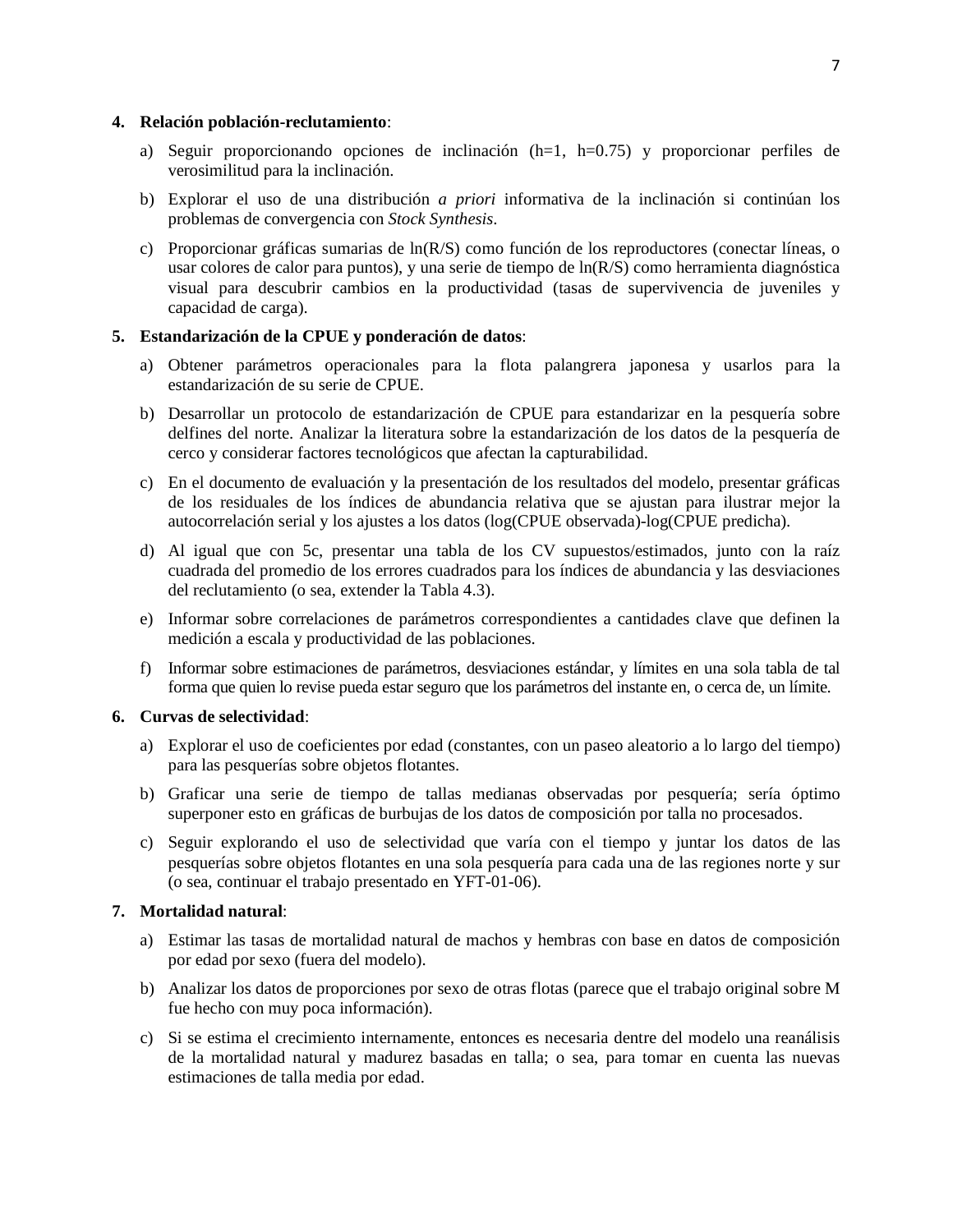#### <span id="page-9-0"></span>**8. Incertidumbre**:

- a) Explorar la incertidumbre estructural en una cuadrícula de todas las opciones igualmente verosímiles correspondientes a los supuestos hechos.
- b) Presentar información a los gerentes en un marco de una tabla de decisión que procura integrar la incertidumbre estructural.

#### **9. Acortar las series de tiempo**:

- a) Se debería considerar iniciar el modelo en el año 2000 si se supone que la mortalidad natural y el crecimiento son fijos, y permitir una selectividad que varía a lo largo del tiempo. Las ventajas son grandes reducciones del tiempo de computación, y muy probablemente, asesoramiento similar. Podría también ser posible con un análisis Monte Carlo-cadena de Markov.
- b) Podría resultar necesario reintroducir los datos históricos de series de tiempo para los cálculos de la condición de una población (gráficas de Kobe) para asegurar que el valor medio del reclutamiento refleje todos los regímenes de productividad.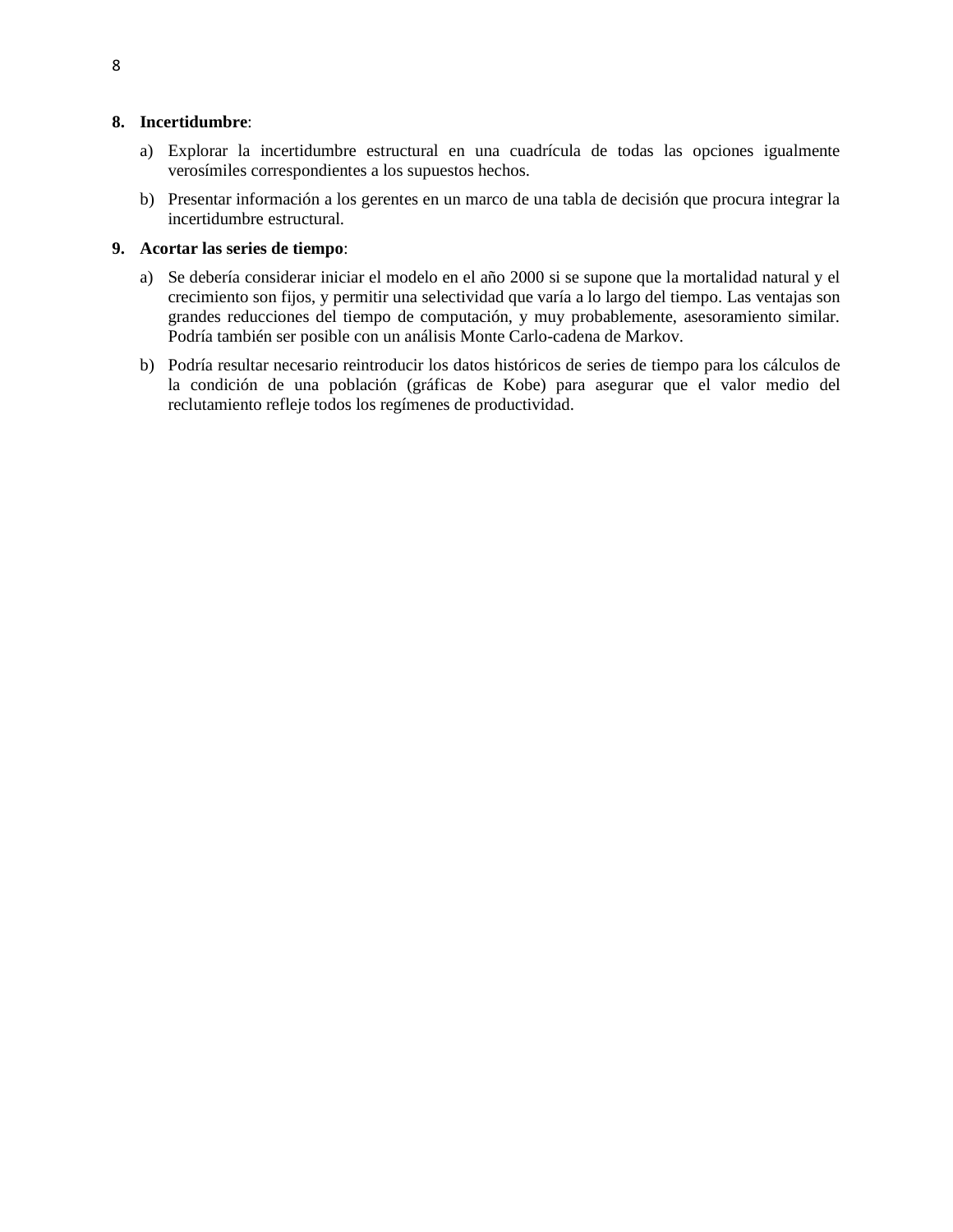### <span id="page-10-0"></span>**ANEXO D – BIOGRAFÍAS DE LOS MIEMBROS DEL PANEL**

**Steven Martell** es actualmente científico cuantitativo con la Comisión Internacional para el Hipogloso del Pacífico en Seattle (EE.UU.), donde dirige la investigación y desarrollo de la política de captura para el hipogloso del Pacífico. Obtuvo su doctorado en ciencias pesqueras de la Universidad de Columbia Británica en 2002. Es también miembro del Comité Estadístico para el Consejo de Ordenación de Pesquerías del Pacífico Norte, y es profesor adjunto en la Universidad de Columbia Británica. En 2012, fue otorgado por el Gobierno de Canadá una Cátedra del Consejo de Investigación Canadiense en Ciencias Pesqueras Cuantitativas. Sus intereses de investigación incluyen la estimación de parámetros no lineales, modelos estadísticos integrados de captura por edad, evaluación de estrategias de ordenación, y métodos numéricos de computación.

**Paul de Bruyn** es actualmente coordinador de captura incidental para la Comisión Internacional para la Conservación del Atún Atlántico (CICAA). Obtuvo su doctorado en la Universidad de KwaZulu-Natal en Durban (Sudáfrica) en 2007. Ha trabajado en la evaluación de poblaciones de datos escasos en el Océano Índico, incluyendo el desarrollo de evaluaciones de estrategias de ordenación y reglas de control de explotación para esas poblaciones. Más recientemente ha realizado evaluaciones de poblaciones de atunes tropicales y templados en los Océanos Atlántico e Índico. Es presidente del grupo de trabajo de la CICAA sobre métodos de evaluación de poblaciones, y ayudó a iniciar y coordinar el grupo de trabajo de las OROP atuneras conjuntas sobre la evaluación de estrategias de ordenación. Sus intereses de investigación incluyen los métodos de evaluación de poblaciones de datos escasos, así como la ordenación y mitigación de la captura incidental.

**Nick Davies** en el momento de realizar la revisión fue Científico Pesquero Principal con el Programa de Pesquerías Oceánicas de la Secretaría de la Comunidad del Pacífico (SPC), y es actualmente consultor pesquero con la sección de evaluaciones y modelado de poblaciones de la SPC. Obtuvo su maestría en ecología cuantitativa de recursos de la Universidad de la Ciudad del Cabo en 1992. Ha realizado y revisado evaluaciones de las poblaciones de atunes y peces picudos para la Comisión de Pesca del Pacífico Central y Occidental, y fue el científico encargado de la evaluación del atún patudo en 2011 y de evaluaciones de los peces picudos en 2012 y 2013. Sus intereses de investigación incluyen métodos de evaluación de poblaciones, el desarrollo de modelos poblacionales con estructura de edad y talla, y enfoques de simulación para la evaluación de los modelos poblacionales, y es uno de los desarrolladores clave en el equipo del proyecto del software MULTIFAN-CL.

**Billy Ernst** es actualmente Profesor Asistente en el Departamento de Oceanografía de la Universidad de Concepción (Chile). Obtuvo su doctorado en pesquerías del Colegio de Ciencias Acuáticas y Pesqueras en la Universidad de Washington en 2002. Ha trabajado en varias evaluaciones de poblaciones, incluyendo las poblaciones pelágicas de la costa de Chile. Sus intereses de investigación incluyen la estimación de abundancia, dinámica poblacional de poblaciones explotadas, ordenación de la pesca, evaluación de estrategias de ordenación, y análisis cuantitativos aplicados a problemas de pesca y ecología.